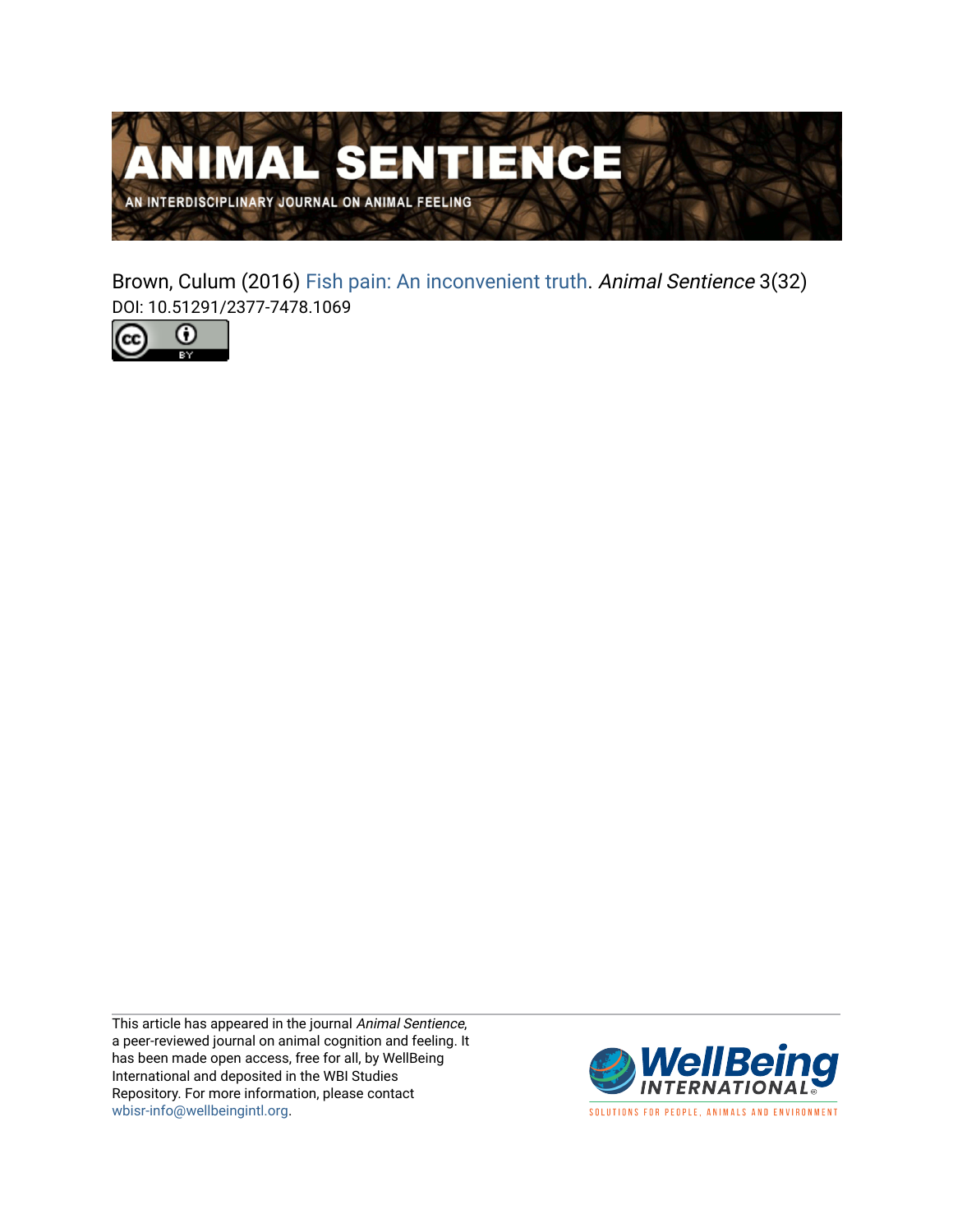## **Fish pain: An inconvenient truth**

*Commentary II on [Key](http://animalstudiesrepository.org/animsent/vol1/iss3/1/) on Fish Pain*

**Culum Brown** Biological Sciences

Macquarie University

**Abstract**: Whether fish feel pain is a hot political topic. The consequences of our denial are huge given the billions of fish that are slaughtered annually for human consumption. The economic costs of changing our commercial fishery harvest practices are also likely to be great. Key outlines a structure-function analogy of pain in humans, tries to force that template on the rest of the vertebrate kingdom, and fails. His target article has so far elicited 34 commentaries from scientific experts from a broad range of disciplines; only three of these support his position. The broad consensus from the scientific community is that fish most likely feel pain and it is time governments display courage enough to act.

> **Culum Brown** [CulumBrown@yahoo.com](mailto:CulumBrown@yahoo.com) studies the behavioural ecology of fishes with a special interest in learning and memory. He is Associate Professor of vertebrate evolution at Macquarie University, Co-Editor of the volume *Fish Cognition and Behavior*, and Editor for *Animal Behaviour* of the *Journal of Fish Biology.*  <https://sites.google.com/site/culumbrown/>



Key (**[Key](http://animalstudiesrepository.org/animsent/vol1/iss3/1/)** 2016; **[Key](http://animalstudiesrepository.org/animsent/vol1/iss3/38/)** 2016a; **[Key](http://animalstudiesrepository.org/animsent/vol1/iss3/39/)** 2016b) has put forth a structure-function analogy of pain in humans and then sets out to discover how far one might take that template when applied to the rest of the vertebrate kingdom – well, fish and the odd rodent at any rate. More than 30 commenters responded to the article, and this clearly shows that this topic is still controversial. Of these, three (**[Rose](http://animalstudiesrepository.org/animsent/vol1/iss3/25/)**; **[Hart](http://animalstudiesrepository.org/animsent/vol1/iss3/9/)**; **[Diggles](http://animalstudiesrepository.org/animsent/vol1/iss3/35/)**) support Key's position. The vast majority of commentaries, however, do not, and argue that fish most likely feel pain. Most agree that Key's argument is flawed at best, and his evidence of how pain works in humans is selective, simplistic, misleading and outdated (**[Damasio & Damasio](http://animalstudiesrepository.org/animsent/vol1/iss3/33/)**; **[Merker](http://animalstudiesrepository.org/animsent/vol1/iss3/23/)**; **[Panksepp](http://animalstudiesrepository.org/animsent/vol1/iss3/24/)**; **[Shriver](http://animalstudiesrepository.org/animsent/vol1/iss3/27/)**). One emerging consensus, however, is that no single line of scientific evidence should over-rule any other, and many of the respondents agree that behavioural studies, such as conditioned place aversion, are an important component to understanding pain in human and nonhuman vertebrates alike.

The primary message from these commentaries is that Key's argument is fundamentally flawed from an evolutionary perspective. He argues (although later denies it) that human brain architecture is required to feel pain. The mechanistic approach centres around the role of the cortex in human pain. But as **[Dinets](http://animalstudiesrepository.org/animsent/vol1/iss3/7/)**, **[Brown](http://animalstudiesrepository.org/animsent/vol1/iss3/5/)**, **[Ng](http://animalstudiesrepository.org/animsent/vol1/iss3/13/)** and others point out, the human cortex has taken on a huge number of roles that once were the domain of other brain regions. To suggest that fish don't feel pain because they lack a cortex, one would also have to write-off consciousness (**[Seth](http://animalstudiesrepository.org/animsent/vol1/iss3/14/)**) or indeed any cognitive function that occurs in the human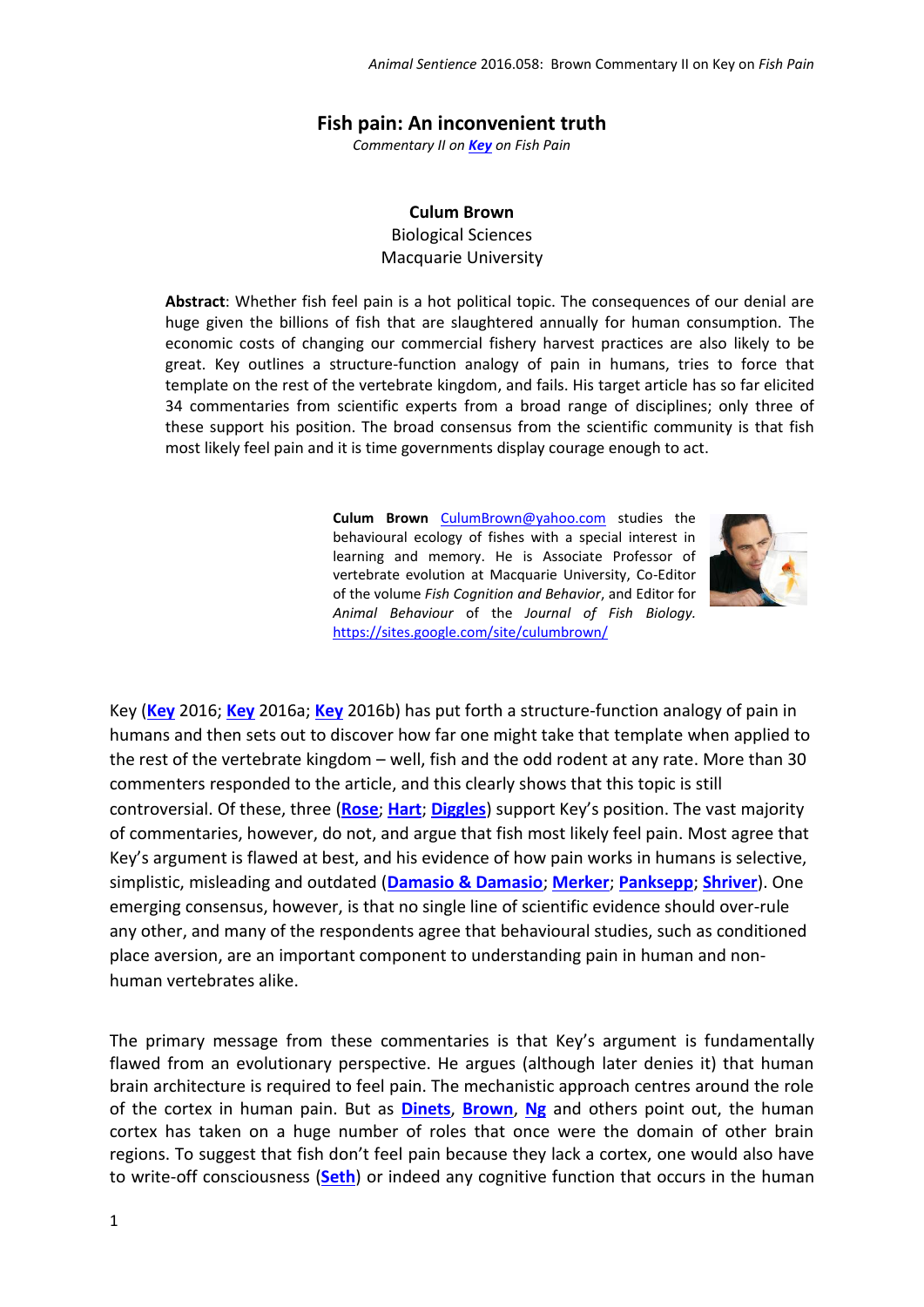cortex. One example of applying this logic would be to conclude that fish are not capable of learning either. Clearly this argument is absurd (see Brown et al. 2011; Brown 2015 for reviews). **[Jones](http://animalstudiesrepository.org/animsent/vol1/iss3/10/)**, **[Mather](http://animalstudiesrepository.org/animsent/vol1/iss3/12/)**, **[Striedter,](http://animalstudiesrepository.org/animsent/vol1/iss3/15/) [Elwood](http://animalstudiesrepository.org/animsent/vol1/iss3/19/)** and **[Edelman](http://animalstudiesrepository.org/animsent/vol1/iss3/36/)** all point out that Key's approach also denies any possibility of convergent evolution, but surprisingly Key accepts that birds might provide an example of an independent evolution of a cortex-like structure. **[Haikonen](http://animalstudiesrepository.org/animsent/vol1/iss3/8/)**, **[Manzotti](http://animalstudiesrepository.org/animsent/vol1/iss3/11/)**, and **[Seth](http://animalstudiesrepository.org/animsent/vol1/iss3/14/)** take it one step further and suggest that we don't even understand pain in humans yet, and it is far too early to be making judgement calls on other taxa. The role of the cortex in human pain is still debated (**[Stevens](http://animalstudiesrepository.org/animsent/vol1/iss3/29/)**; **[Damasio & Damasio](http://animalstudiesrepository.org/animsent/vol1/iss3/33/)**) and is most likely not the "on-off switch" for consciousness (**[Segner](http://animalstudiesrepository.org/animsent/vol1/iss3/26/)**). **[Walters](http://animalstudiesrepository.org/animsent/vol1/iss3/37/)** argues that high levels of consciousness are not required for pain perception, a view which is consistent with evolution being a gradual process rather than occurring as all-or-nothing leaps and with the notion that pain is likely an ancient evolutionary trait.

**[Broom](http://animalstudiesrepository.org/animsent/vol1/iss3/5/)**, **[Sneddon](http://animalstudiesrepository.org/animsent/vol1/iss3/28/) & Leach**, and Brown (2015) stated that the separation of nociception from the emotional response to it (pain) is old-fashioned and somewhat counter-productive. They argue that nociception and pain are part and parcel of the same system, and given the important nature of its function (harm avoidance), this system is likely evolutionarily ancient. It should hardly be surprising if this system is highly conserved across all vertebrates given the associated fitness advantages (**[Seth](http://animalstudiesrepository.org/animsent/vol1/iss3/14/)**; **[Striedter](http://animalstudiesrepository.org/animsent/vol1/iss3/15/)**; **[Elwood](http://animalstudiesrepository.org/animsent/vol1/iss3/19/)**). The fact that the brain regions that are responsible vary across taxa is consistent with what we know to be the case with many other brain functions.

**[Diggles](http://animalstudiesrepository.org/animsent/vol1/iss3/35/)** claims that the cheerleaders of fish pain perception (and welfare generally) intrinsically link pain with welfare. He rightly points out that other measures of welfare are available and are far less controversial. Of course the reason we are not talking about these other measures here is because they have been the foundation of fish welfare for decades (see Huntingford et al. 2006). There is no argument to be had there. The question we are addressing here is whether fish feel pain and whether we should include it in our welfare framework as we do with other vertebrates. Everyone agrees that current commercial harvesting methods are highly stressful for fish. Sadly, we currently lack the political will to do anything about it. I hope that given the known relationship between stress levels and filet quality, the aquaculture industry will move to limit pain and stress in fishes in the absence of any legislation (i.e., self-regulation driven by economics). Unfortunately, **[Diggles](http://animalstudiesrepository.org/animsent/vol1/iss3/35/)** also needs a refresher course in vertebrate evolution since he wrongly states that fish are more closely related to sharks than they are to mammals and uses that as a basis for likening pain in fish to sharks rather than to mammals. It is true that "human-like" nociceptors have not been identified in elasmobranchs yet, but that is not to say that they do not exist. Science 101: Absence of evidence is not evidence of absence.

**[Hart](http://animalstudiesrepository.org/animsent/vol1/iss3/9/)** rightly points out that there are issues with terminology and that humans are selfobsessed. Frankly, I think the whole consciousness debate is distracting and is not likely to be solved any time soon. We still don't really know what it is or how it is generated in humans let alone in nonhuman animals. Nevertheless, recent papers (e.g., Rey et al. 2015) certainly suggest that fish are conscious beings based on any criteria currently in use. **[Wadiwel](http://animalstudiesrepository.org/animsent/vol1/iss3/31/)** suggests we should just accept that we cannot experience what other animals (or people) are feeling and that the question of pain in fish is hence one of making cautious ethical decisions under conditions of uncertainty: the weight of the evidence for and against pain in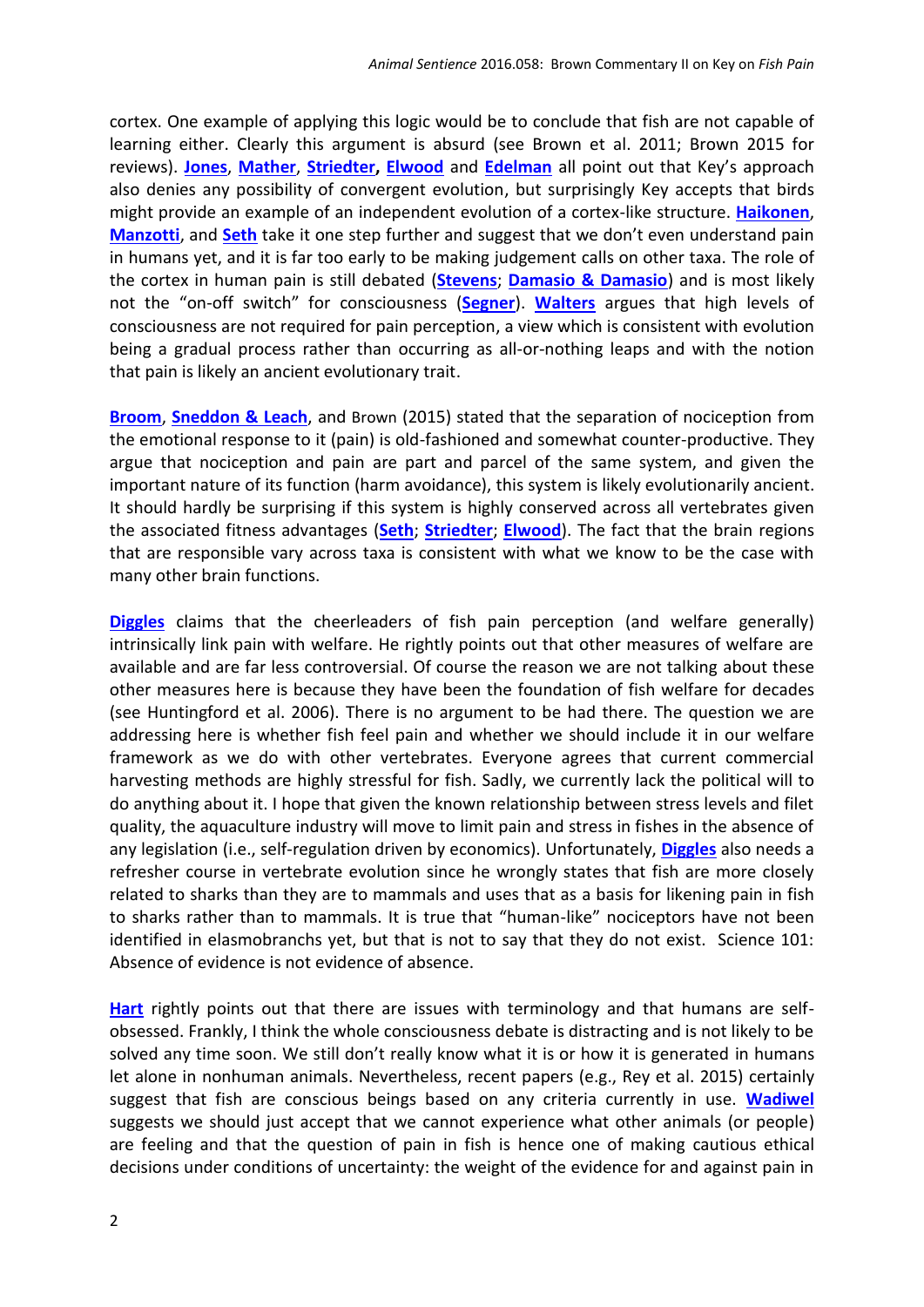fish, and the weight of the consequences of a false negative (inferring fish do not feel pain when in reality they do).

The vast majority of commentaries – experts in a wide spectrum of relevant scientific and ethical specialities – accept the accumulating, multi-disciplinary evidence that it is likely that fish feel pain; moreover, even in the case of the fence-sitters (including optimistic agnostics), it is quite apparent that the precautionary principles apply, given the monumental number of fish killed each year in commercial fisheries. Indeed, **[Jones](http://animalstudiesrepository.org/animsent/vol1/iss3/10/)** suggests that such a position is not only prudent, but also ethically obligatory. We should not allow conclusions drawn from scientific evidence to be tainted by the potential commercial consequences, as Key seems to recommend.

## **References**

- **Broom**[, D.M. \(2016\).](http://animalstudiesrepository.org/animsent/vol1/iss3/5/) Fish brains and behaviour indicate capacity for feeling pain. *Animal Sentience* 2016.010
- Brown, C. (2015). Fish intelligence, sentience and ethics. *Animal Cognition*, 18, 1–17
- **Brown**[, C. \(2016\).](http://animalstudiesrepository.org/animsent/vol1/iss3/5/) Comparative evolutionary approach to pain perception in fishes. *Animal Sentience* 2016.011
- Brown, C. Krause, J. & Laland, K. (2011). *Fish Cognition and Behavior* (2nd Edition). Oxford: Wiley-Blackwell.
- **[Damasio](http://animalstudiesrepository.org/animsent/vol1/iss3/33/)**, A. & **Damasio**, H. (2016). Pain and other feelings in humans and animals. *Animal Sentience* 2016.059
- **Diggles**[, B.K. \(2016\).](http://animalstudiesrepository.org/animsent/vol1/iss3/35/) Fish pain: Would it change current best practice in the real world? *Animal Sentience* 2016.061
- **Dinets**[, V. \(2016\).](http://animalstudiesrepository.org/animsent/vol1/iss3/7/) No cortex no cry. *Animal Sentience* 2016.013
- **Edelman**[, D.B. \(2016\).](http://animalstudiesrepository.org/animsent/vol1/iss3/36/) Leaving the door open for fish pain: evolutionary convergence and the utility of 'just-so stories.' *Animal Sentience* 2016.062
- **Elwood**[, R.W. \(2016\).](http://animalstudiesrepository.org/animsent/vol1/iss3/19/) A single strand of argument with unfounded conclusion. *Animal Sentience* 2016.026
- **Haikonen**[, P.O. \(2016\).](http://animalstudiesrepository.org/animsent/vol1/iss3/8/) On the sentience of fish. *Animal Sentience* 2016.014
- **Hart**[, P.J.B. \(2016\).](http://animalstudiesrepository.org/animsent/vol1/iss3/9/) Fighting forms of expression. *Animal Sentience* 2016.015
- Huntingford, F. A., Adams, C., Braithwaite, V. A., Kadri, S., Pottinger, T. G., Sandøe, P. & Turnbull, J. F. (2006). Current issues in fish welfare. *Journal of Fish Biology*, 68, 332–372.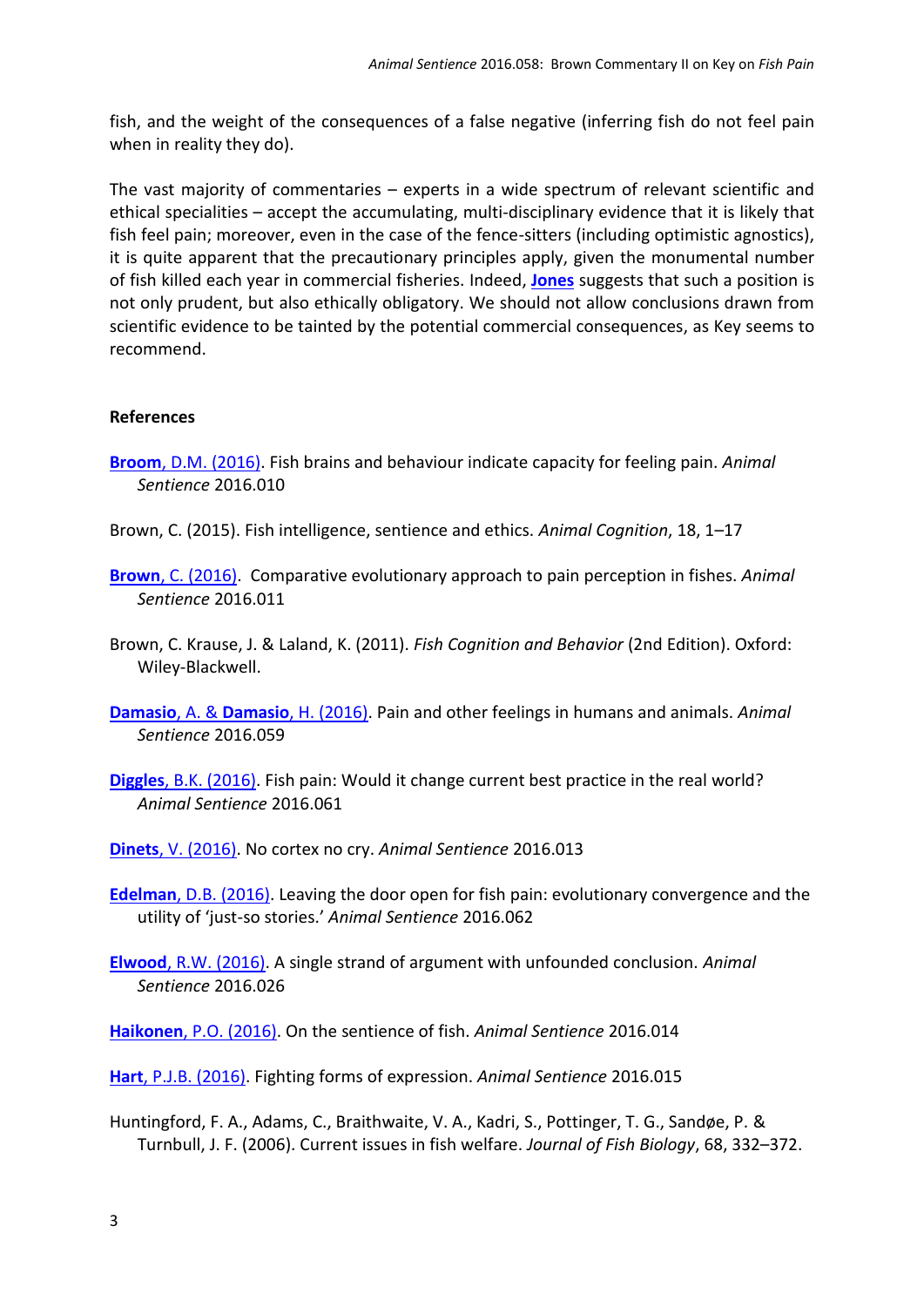- **Jones**[, R.C. \(2016\).](http://animalstudiesrepository.org/animsent/vol1/iss3/10/) Fish sentience and the precautionary principle. *Animal Sentience* 2016.016
- **Key**[, B. \(2016\).](http://animalstudiesrepository.org/animsent/vol1/iss3/1/) Why fish do not feel pain. *Animal Sentience* 2016.003
- **Key**, B. [\(2016a\).](http://animalstudiesrepository.org/animsent/vol1/iss3/38/) Going beyond just-so stories. *Animal Sentience* 2016.022
- **Key**, B. [\(2016b\).](http://animalstudiesrepository.org/animsent/vol1/iss3/39/) Falsifying the null hypothesis that "fish do not feel pain." *Animal Sentience* 2016.039
- **Manzotti**[, R. \(2016\).](http://animalstudiesrepository.org/animsent/vol1/iss3/11/) No evidence that pain is painful neural process. *Animal Sentience* 2016.017
- **Mather**[, J.A. \(2016\).](http://animalstudiesrepository.org/animsent/vol1/iss3/12/) A wider view of the pain problem from an invertebrate perspective. *Animal Sentience* 2016.018
- **Merker**[, B. \(2016\).](http://animalstudiesrepository.org/animsent/vol1/iss3/23/) Drawing the line on pain. *Animal Sentience* 2016.030
- **Ng**[, Y.-K. \(2016\).](http://animalstudiesrepository.org/animsent/vol1/iss3/13/) Could fish feel pain? A case for a wider, multi-faceted perspective. *Animal Sentience* 2016.019
- **Panksepp**[, J. \(2016\).](http://animalstudiesrepository.org/animsent/vol1/iss3/24/) Brain processes for "good" and "bad" feelings: how far back in evolution? *Animal Sentience* 2016.031
- Rey, S., Huntingford, F.A., Boltaña, S., Vargas, S., Knowles, T.G. & Mackenzie, S. (2015). Fish can show emotional fever: stress-induced hyperthermia in zebrafish. *Proceedings of the Royal Society of London B: Biological Sciences*, 282(1819).
- **Rose**[, J. D. \(2016\).](http://animalstudiesrepository.org/animsent/vol1/iss3/25/) Weighing the evidence. *Animal Sentience* 2016.032.
- **Segner**[, H. \(2016\).](http://animalstudiesrepository.org/animsent/vol1/iss3/26/) Why babies do not feel pain, or: how structure-derived functional intepretations can go wrong. *Animal Sentience* 2016.033
- **Seth**[, A.K. \(2016\).](http://animalstudiesrepository.org/animsent/vol1/iss3/14/) Why fish pain cannot and should not be ruled out. *Animal Sentience* 2016.020
- **Shriver**[, A. \(2016\).](http://animalstudiesrepository.org/animsent/vol1/iss3/27/) Cortex necessary for pain not in the sense that it matters. *Animal Sentience* 2016.034
- **Sneddon**, L.U. & **Leach**[, M.C. \(2016\).](http://animalstudiesrepository.org/animsent/vol1/iss3/28/) Anthropomorphic denial of fish pain. *Animal Sentience* 2016.035
- **Stevens**[, E.D. \(2016\).](http://animalstudiesrepository.org/animsent/vol1/iss3/29/) Why is fish "feeling" pain controversial? *Animal Sentience* 2016.036
- **Striedter**[, G. \(2016\).](http://animalstudiesrepository.org/animsent/vol1/iss3/15/) Lack of neocortex does not imply fish cannot feel pain. *Animal Sentience* 2016.021